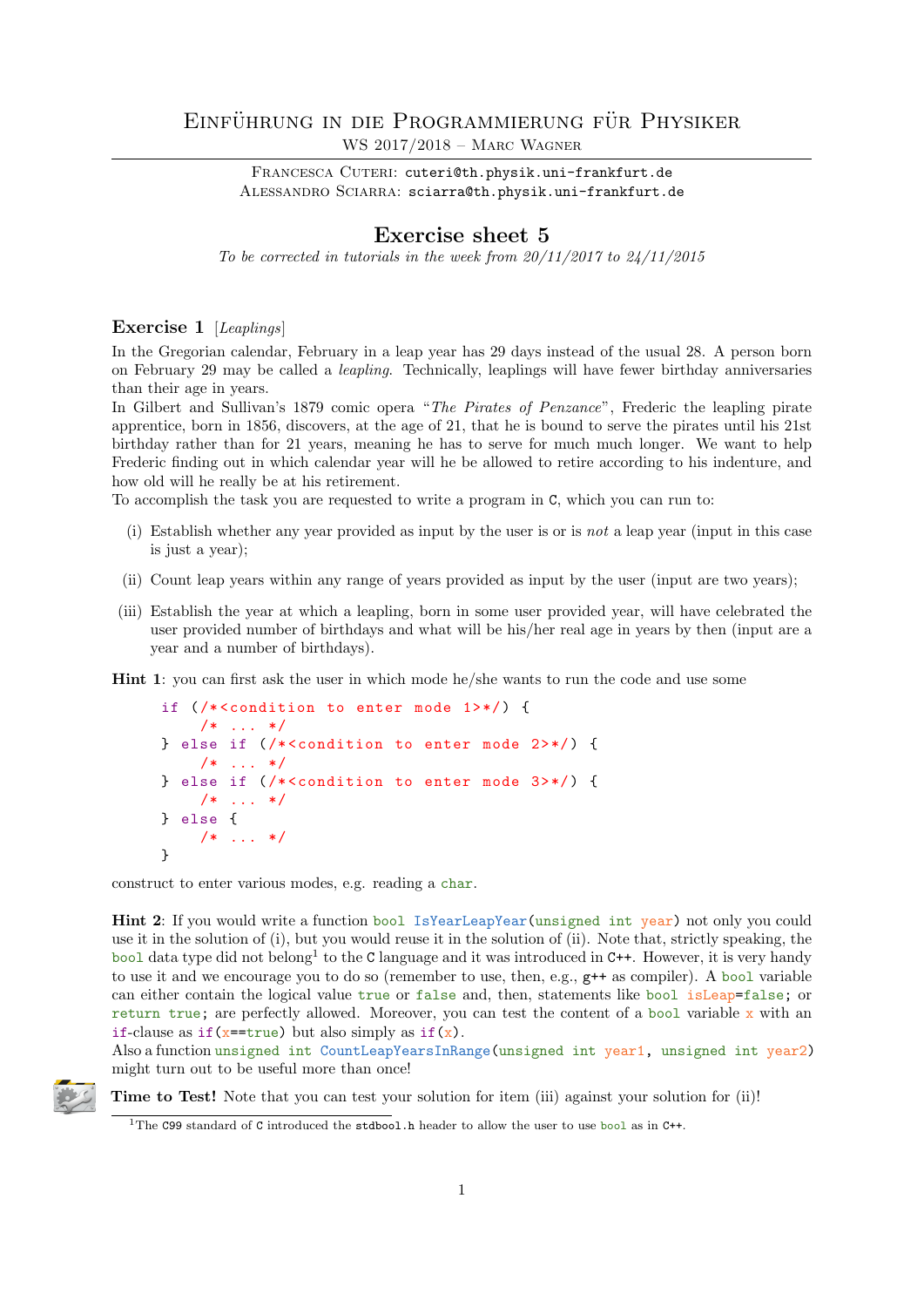### Exercise 2 [Bug hunting]

In a previous exercise sheet you were asked to write a program to simulate darts game played blindly by your computer. Here you find a somehow broken solution for that task, because your task, this time, is to debug a code! Pay attention because you may encounter different kinds of errors:

- (i) Syntax errors that you will be able to detect at compile-time;
- (ii) Logic errors that you might only be able to detected at run-time.

There are  $at$  least<sup>2</sup> 8 bugs in the following code.

```
#include <stdlib.h>
#include <stdio.h>
#include <limits.h>
int main () {
    unsigned short int nPoints ;
    unsigned short int nTrials ;
    printf ("Enter the total number of darts you want
             me to throw (\langle \lambda_n^{\prime\prime}(h) : h^n, \text{USHRT\_MAX} / 4);
    scanf ("%hu", nTrials);
    if (nTrials == 0) {
        printf ("Throwing 0 darts makes no fun!\n\ln");
        exit (0) ;
    }
    printf ("Ok user, I'll throw "hu darts for you...\n \lambdan", nTrials);
    for (short int i = 0; i \le nTrials; i++) {
        double x = (double) rand() / RAND_MAX * 10 - 5;double y = (double) rand() / RAND_MAX * 10 - 5;double d = sqrt(x * x + y * y);
        if (d \le 5); {
             if ( nPoints > USHRT_MAX - 4) {
                 printf (" Adding up 4 points would bring you to %hu
                          points , which means ...\ n", nPoints + 4) ;
                 printf ("Sorry, I cannot count your score any more:
                           You run into overflow!\n");
                  exit (0) ;
             }
             else
                 nPoints =+ 4;
        }
    }
    printf ("%1.8f\n", nPoints / nTrials);
    return 0;
```
}

Rather than rewriting the code or copying it from the pdf, which are both not so good ideas, you can simply download the above code from the web by e.g. running the command

wget https://th.physik.uni-frankfurt.de/~mwagner/teaching/C\_WS17/c\_II\_bugHuntingDarts.c in your Linux terminal. Keep hunting not just until the code compiles, but until it does what expected!

<sup>2</sup>You can always introduce new errors while debugging.